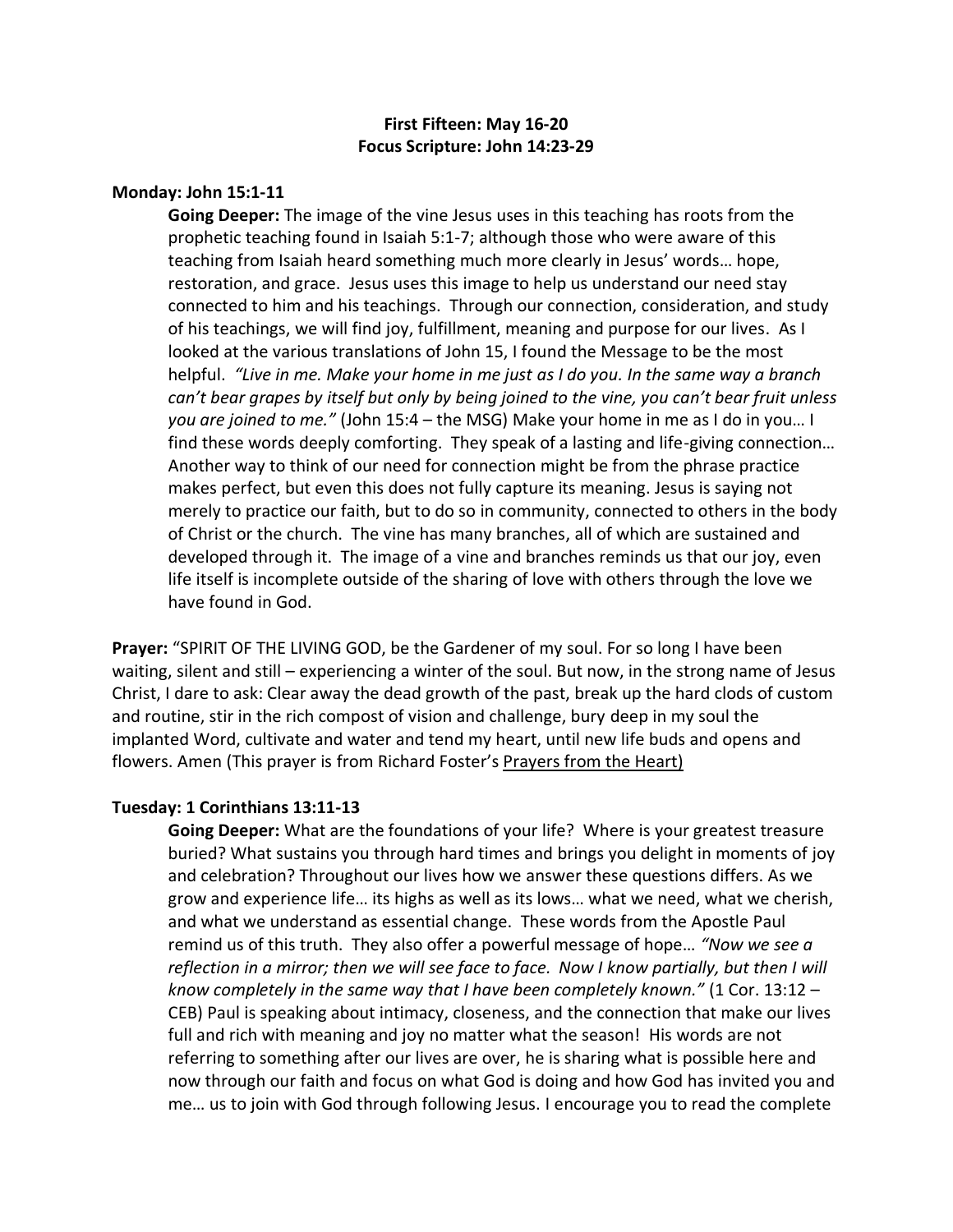$13<sup>th</sup>$  chapter of 1 Corinthians. We typically associate these words with weddings, and yet I suspect Paul's intent was for them to be guidelines for living day to day, growing in our faith, becoming more aware of, and connected to God's leading and presence through the Spirit which is with us and within us always and everywhere.

**Prayer:** *"Now faith, hope and lover remain – these three things – and the greatest of these is love."* Lord of love, creator of life and all that bring joy and abundance I open my heart and my life to you. Fill me, lead me, use me to spread these things, these truths, these gifts that remain and call us to find the one thing that matters. Amen.

#### **Wednesday: James 1:19-27**

**Going Deeper:** James encourages us to be "doers and not merely hearers" of Jesus' words of instruction. James' instruction to listen before we speak and to keep our anger and frustration at bay will go a long way to helping us become bettering at "doing" what we believe than merely telling others what we believe. I like the way the Message rendered James' teaching in chapter 1:19, *"God's righteousness does not grow from human anger. Don't fool yourself into thinking that you are a listener when you are anything but, letting the Word go in one ear and out the other. Act on what you hear!"* I have been told all my life, if you want to learn how to do something start doing it… put it into practice, use what you have learned, and it will grow and become part of who you are and in time it may even become second nature for us. James shares this encouragement not out of fear of or before God, but simply to help us become the people of faith God desires, giving us a richer, fuller life rather than becoming those who are merely religious. This comparison while sounding somewhat harsh simply follows the image of looking at our reflection, then not being able to recall what we look like and more importantly who we are and what we value based upon our faith and trust in God's lovingkindness.

**Prayer:** Saying and doing are not the same Lord. I understand this and yet I must confess there are times when my words do not match my faith or my desire for who I want to become. Help me be the one in any crowd, or with whomever I find myself… your faithful servant who seeks to embody my faith and your love. Amen.

### **Thursday: 1 John 3:18-24**

**Going Deeper:** *"The mouths of the righteous recite wisdom; their tongues discuss justice. The Instruction of their God is in their hearts; they don't miss a step."* (Psalm 37:30-31 – CEB) Rabbinic teaching understood the human heart as the seat or place within us holding and guiding our emotional as well as intellectual inner life. The heart was seen as the fountain from which our thoughts, and actions flow out into the world around us. We often refer to our heart as the foundational center of our lives and when we really mean something we may even use the phrase "with my whole heart." I suspect there are many who still view the heart as our inner moral compass, evidenced by the expression "simply follow you heart." What both the Psalmist in this 37<sup>th</sup> Psalm, and